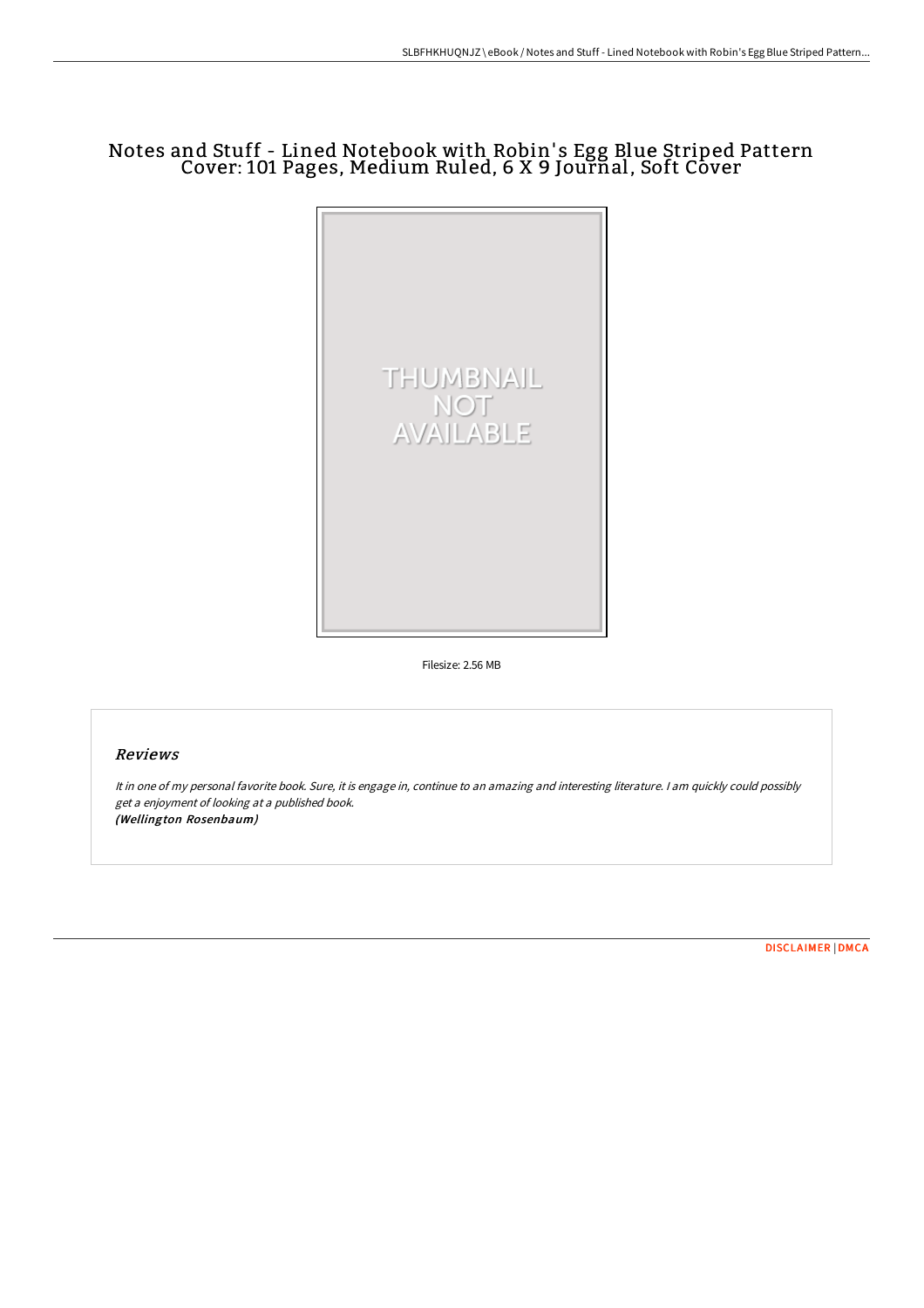## NOTES AND STUFF - LINED NOTEBOOK WITH ROBIN'S EGG BLUE STRIPED PATTERN COVER: 101 PAGES, MEDIUM RULED, 6 X 9 JOURNAL, SOFT COVER



To read Notes and Stuff - Lined Notebook with Robin's Egg Blue Striped Pattern Cover: 101 Pages, Medium Ruled, 6 X 9 Journal, Soft Cover eBook, please refer to the hyperlink below and save the document or get access to other information that are relevant to NOTES AND STUFF - LINED NOTEBOOK WITH ROBIN'S EGG BLUE STRIPED PATTERN COVER: 101 PAGES, MEDIUM RULED, 6 X 9 JOURNAL, SOFT COVER book.

Createspace Independent Publishing Platform, 2017. PAP. Condition: New. New Book. Shipped from US within 10 to 14 business days. THIS BOOK IS PRINTED ON DEMAND. Established seller since 2000.